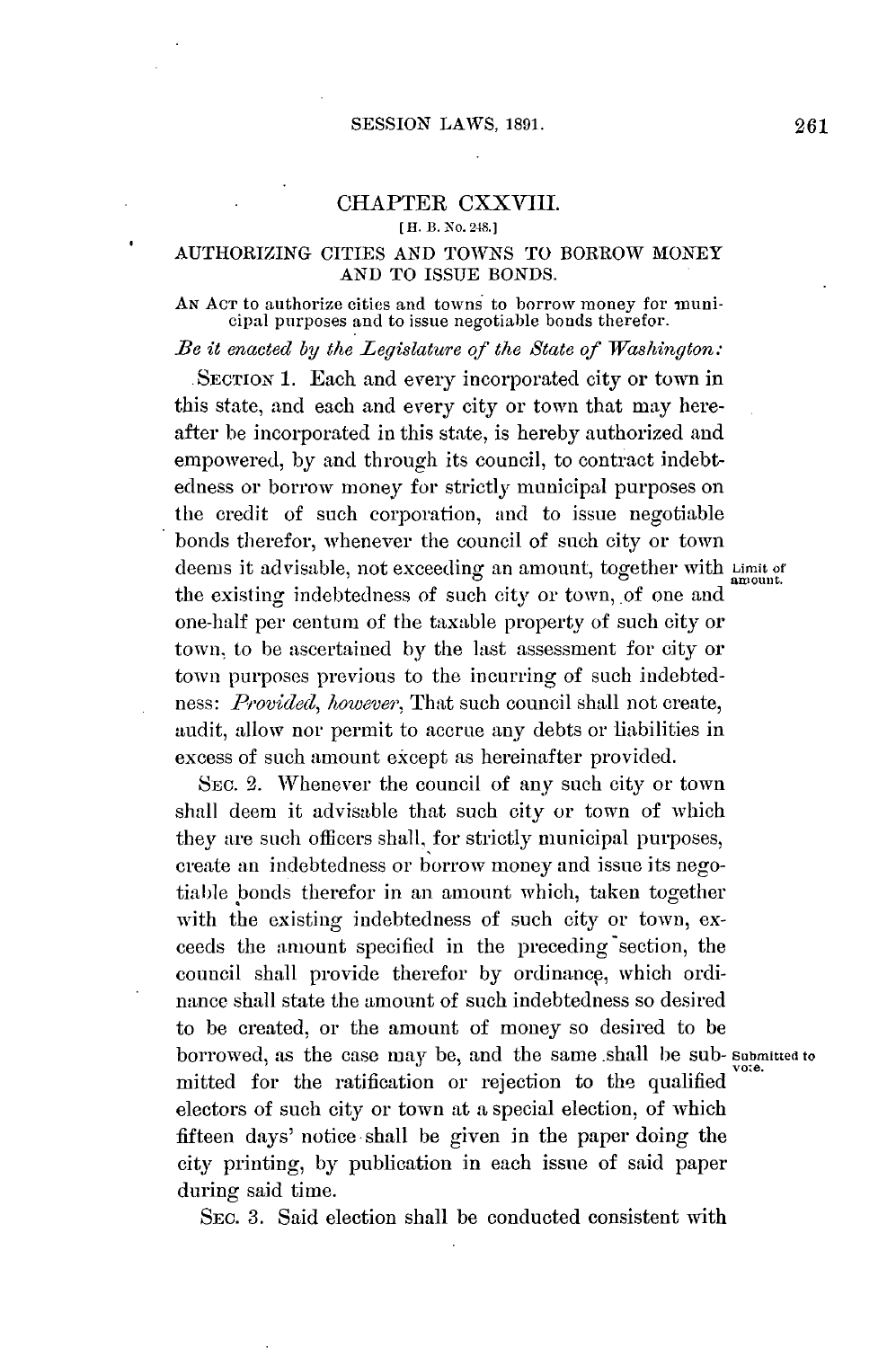the general election laws of this state. **If** the question submitted at such election be that of creating an indebtedness, other than that of borrowing money, the ballots used shall **Form of banot.** contain in substance the following: ''Shall the city of, or town of (as the case may be), for [here state purpose], incur an indebtedness of  $\$  — ? Indebtedness, yes. Indebtedness, no." The elector shall so prepare said ballot **by** striking therefrom the words "Indebtedness, yes," or, "Indebtedness, no," so that the remaining portion of said ballot shall express his vote on said question. **If** the question submitted at such election be that of borrowing money and issuing negotiable bonds therefor, the ballots used shall contain in substance the following: 'Shall the city of, or town of (as the case may **be),** for municipal purposes, borrow \$—, and issue its negotiable bonds therefor? Bonds, yes. Bonds, no." The elector shall so prepare said ballot, **by** striking therefrom the words "Bonds, yes," or, "Bonds, no," so that the remaining portion of said ballot shall express his vote on said question.

SEC. 4. **If** three-fifths of the legal ballots cast on said question of incurring such indebtedness be in favor of "In debtedness, yes," the council of such city or town must incur such indebtedness in due and legal form. **If** three-fifths of the legal ballots cast on said question of issuing bonds be in favor of "Bonds, yes," said city or town shall be deemed to be authorized to borrow the amount of money so voted for, and issue its negotiable bonds therefor, and it shall be the duty of the council of such city or town so to do; subject, however, to the condition that the total indebtedness herein provided for shall not exceed in amount, together with the existing indebtedness of such city or town, five per centum of the taxable property of such city or town, to be ascertained **by** the last assessment of such city or town for city or town purposes previous to the incurring of **Limiting use of Such indebtedness:** *And provided further*, That no portion money. of the money by this act authorized to be borrowed shall ever be used for other than strictly municipal purposes.

> **SEC. 5. All** bonds, whether issued **by** authority of the council alone, as in section one of this act such council is empowered to do, to the amount therein provided, or issued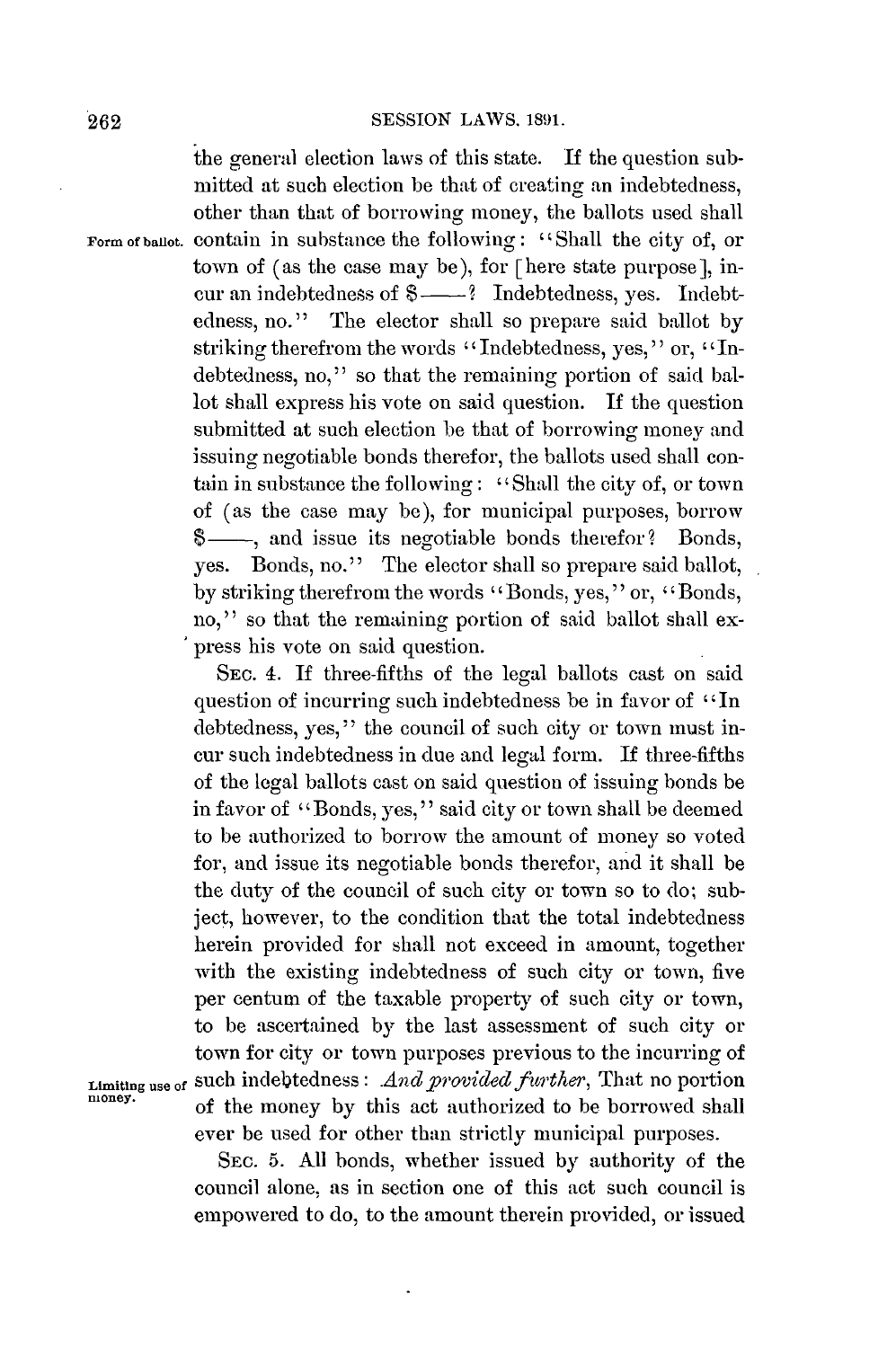in pursuance of the special election herein provided for, shall be issued in denominations of not less than one hun- **Denomination and terms of** dred or more than one thousand dollars; shall be numbered **bonds.** from one up, consecutively; shall bear the date of their issue; shall be payable not more than twenty years from date, and shall bear interest not exceeding six per cent. per annum, payable semi-annually, with interest coupons attached, and the principal and interest shall be payable at such place as may **be** designated in said bonds. The bonds and each coupon shall be signed **by** the mayor, and attested **by** the clerk under the seal of the city or town.

SEc. **6.** Said bonds shall be printed, or engraved or lithographed on good bond paper, and a copy of this act, together with the ordinance of the city or town authorizing and directing such special election when such bonds are issued in pursuance of an election, shall be printed on each bond, together with a statement signed **by** the mayor and clerk of such city or town, showing the result of such election: *Provided,* That where bonds are issued **by** the council pursuant to section one of the act, and without an election, a copy of this act, together with the ordinance authorizing the borrowing of such money and the issuing of such bonds, shall be printed on each bond; which ordinance shall contain a statement showing the assessed valuation of all the taxable property of such city or town, to be ascertained **by** the last assessment for city or town purposes previous to the date of the passage of such ordinance, together with the amount of the existing indebtedness of such city or town at the date of the passage of such ordinance, which indebtedness shall include the amount for which such bonds are issued, and also **a** statement signed **by** the mayor and clerk of such city or town showing that such ordinance was passed **by** the votes of at least four councilmen, and also the date of the approval and publication of such ordinance.

SEc. **7.** Such bonds shall be sold in such manner as the corporate authorities shall deem for the best interest of the city or town. The treasurer of such city or town **shall Bond register.** keep a register of **all** bonds, which register shall show the number, date, amount, interest, name of payee, and when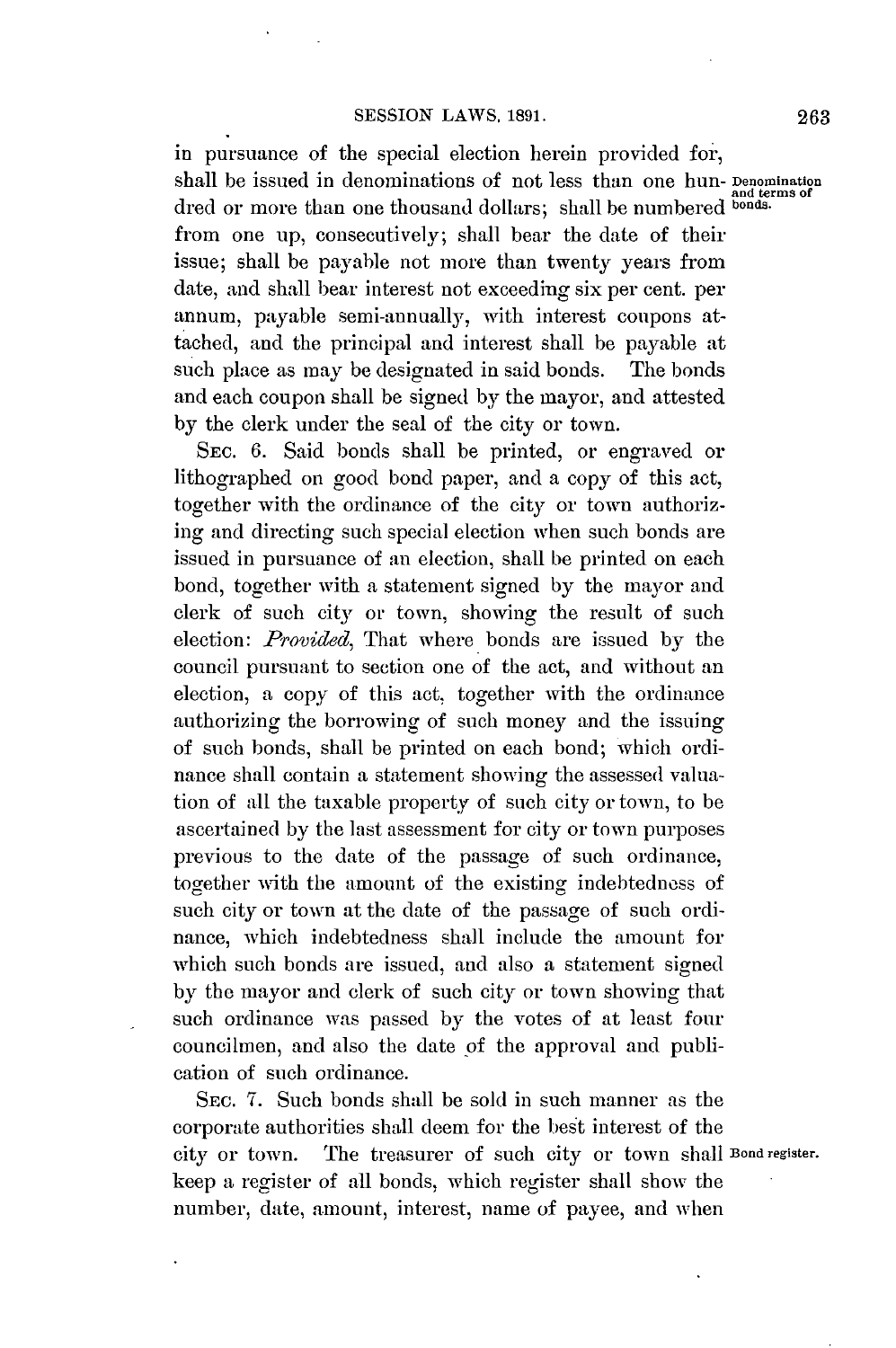and where payable, of each and every bond executed, issued or sold under the provisions of this act.

**Special tax. SEC. 8.** There shall **be** levied each year upon the taxable property of such city or town, as the case may **be,** in addition to the tax for other purposes in said city or town, a tax sufficient to pay the interest on such bonds as the same accrues, and before seven years prior to the maturity thereof, an annual sinking fund tax sufficient for the payment of said bonds at maturity, which taxes shall become due and collectible as other taxes.

> SEC. 9. If the council of any city or town which has issued bonds under the provisions of this act shall fail, neglect or refuse to make the levy necessary to **pay** such bonds and interest coupons at maturity, and the same shall have been presented to the treasurer of such city or town, and payment thereof refused because of such failure, neglect or refusal to make such levy, the owner may file such bond, together with all unpaid coupons, with the auditor of the county in which such city or town is situated, taking his receipt therefor, and the same shall be registered in the auditor's office of such county in like manner and form as the same was originally registered **by** the treasurer of the city or town issuing the same; and the county commissioners of such county shall, at their next session thereafter at which they shall levy the annual county tax, and each annual levy thereafter, add to the county tax to be levied in said city or town a sufficient rate to realize the amount of principal and interest past due and to become due prior to the next annual levy, and the same shall be collected as part of the county tax and paid into the county treasury and passed to the credit of such city as a bond tax, and shall **be** paid **by** the treasurer of the said county, on warrants drawn **by** the county auditor as the payments mature, to the holder of such bond, as shown **by** the register of the county auditor, until the same shall be fully satisfied and discharged; *Povided,* That nothing in this section shall be construed to limit or postpone the right of any holder of any such bonds to resort to any other remedy which such holder might otherwise have.

**SEC. 10.** The provisions of this act shall not be con-